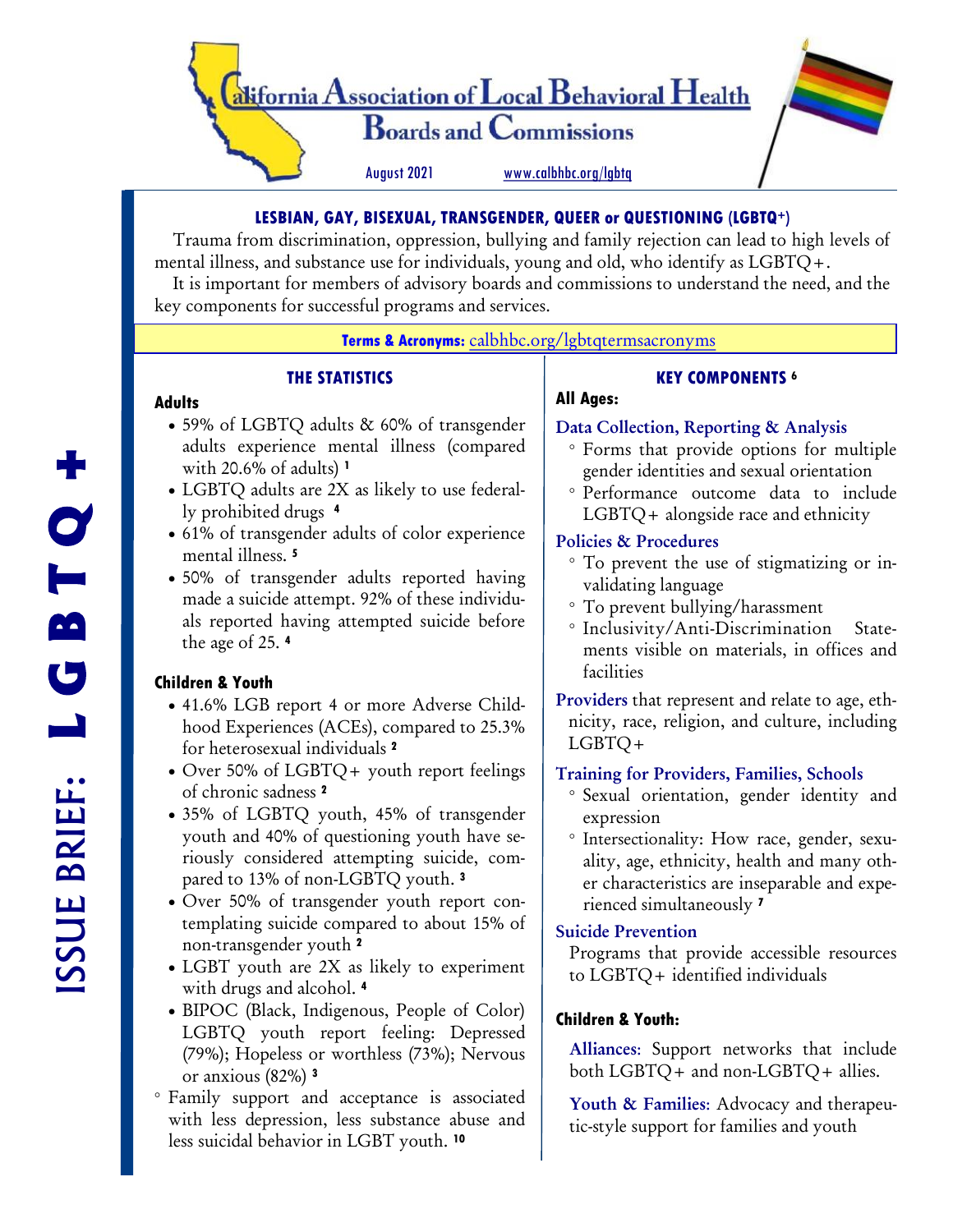## **OUTREACH**

[Breaking Down Barriers](https://www.jfssd.org/our-services/breaking-down-barriers/) (San Diego) is an outreach campaign that engages five distinct, underserved communities, including Latino, African-American, Native American, African immigrants/refugees, and Lesbian, Gay, Bisexual, Transgender and Questioning (LGBTQ) individuals, to increase access to mental health services.

## **PREVENTION & EARLY INTERVENTION**

[Community Partnership -](blob:http://transparency.mhsoac.ca.gov/c67aa69b-7601-414e-9640-27abe08cb635) LGBTQ Coun[seling](blob:http://transparency.mhsoac.ca.gov/c67aa69b-7601-414e-9640-27abe08cb635) (Monterey) provides outreach, engagement and mental health counseling (individual, family and group) for LGBTQ individuals and their significant others. This program also provides specialized trainings to staff, community providers and therapists.

[Engagement](https://www.calvoices.org/support-groups) (Amador) A monthly, activity-based group was created to engage isolated members of the LGBTQ community in a unique way. Each month the group is held in a different location within Amador County. A case manager (or Personal Services Coordinator) organizes the activity and arranges transportation, if necessary, for behavioral health participants.

[Older & Out Therapy Groups](https://www.pacificcenter.org/older-out-therapy-groups) (Alameda) Free, drop-in therapy groups for LGBTQIA+ adults over 60, now all online. Groups are facilitated by a licensed therapist, clinician, and trained peer specialist. Topics include: coping with loss, wisdom that comes with aging, going back in the closet to survive, ageism, dating, invisibility in the LGBTQIA+ community, family acceptance challenges, loneliness, resilience, and more.

## **PREVENTION & EARLY INTERVENTION** *Continued*

[Community Counseling & Supportive Services \(CCSS\)](https://www.ochealthinfo.com/about-hca/behavioral-health-services/bh-services/prevention-intervention-services/early-4) (Orange) is a short-term counseling program for Orange County residents of all age groups, who have or are at risk of developing a mild to moderate behavioral health condition. The program specializes in providing services to diverse communities including Lesbian, Gay, Bisexual, Transgender, Intersex, and/or Questioning (LGBTIQ+), deaf and hard of hearing and underserved ethnic communities. CCSS provides:

- Screening & Assessment
- Individual Counseling
- Groups (Support & Educational)
- Case Management
- Referral and Linkage
- Community Outreach

#### **RESPITE**

**PROGRAMS <sup>9</sup>**

#### [Danelle's Place Respite Program](https://www.genderhealthcenter.org/respite) (Sacramento)

Danelle's Place Respite Program, administered by Gender Health Center (GHC), provides mental health respite care, via a drop in center, to unserved and underserved adults ages 18 and over, who identify as lesbian, gay, bisexual, transgender, queer, questioning and/or allied. There is an emphasis on serving transgender individuals who are experiencing overwhelming stress.

#### [Lambda Lounge Respite Program](https://saccenter.org/mental-health) (Sacramento)

Lambda Lounge Adult Mental Health Respite Program provides drop-in mental health respite care designed to prevent an acute mental health crisis from occurring, as well as suicide prevention support services to unserved and underserved adults ages twenty-four (24) and older who identify as LGBTQ.

#### **WORKFORCE EDUCATION & TRAINING (WET)**

[FACES](https://facesforthefuture.org/about-us/our-youth/) introduces high school students to career paths in healthcare, public health, mental and behavioral health while supporting them with academic and behavioral health services that address their needs.

**Also see: http://transparency.mhsoac.ca.gov/searchpage[—Select "Additional Target Populations" and "LGBTQ"](http://transparency.mhsoac.ca.gov/searchpage)**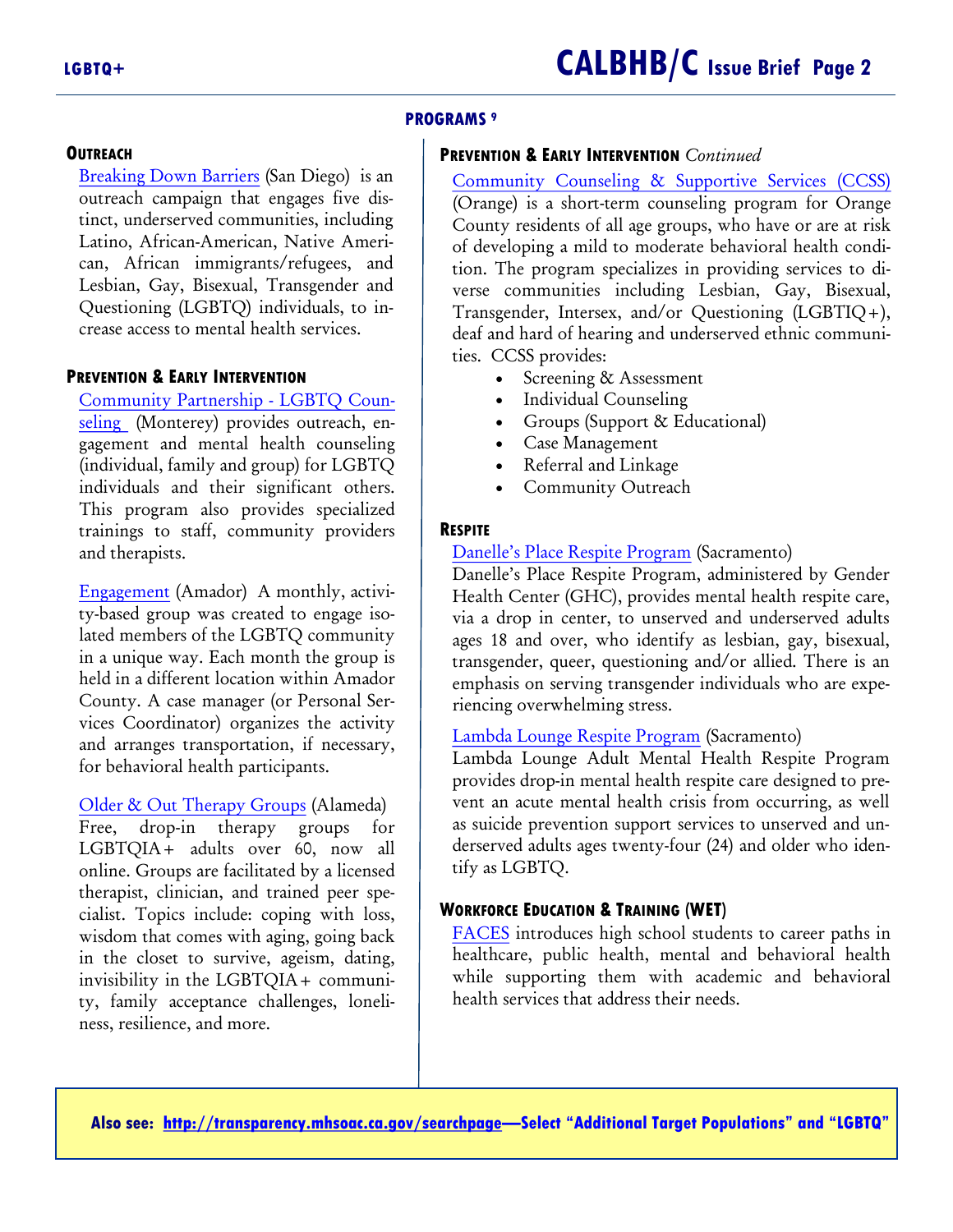#### **YOUTH & TRANSITIONAL AGE YOUTH (TAY) PROGRAMS <sup>9</sup>**

[Our Safe Place](https://sdyouthservices.org/services/our-safe-place/) (San Diego) provides a full range of mental health treatment services for LGBTQ youth. Multiple drop-in centers across San Diego County will provide supportive services to any youth who identifies as Lesbian, Gay, Bisexual, Transgender, and Questioning. The drop-in centers will have support groups for youth, family members and/or caregivers, youth partners, and alumni mentorship programs.

[Reducing Time Spent in Foster Care: The Youth](https://coanet.org/2019/01/family-builders-best-practice-for-serving-lgbtq-youth-in-foster-care/)  [Acceptance Project \(YAP\)](https://coanet.org/2019/01/family-builders-best-practice-for-serving-lgbtq-youth-in-foster-care/)<sup>8</sup>(Alameda) is designed to keep LGBTQ youth safe in their family homes (family reunification/family preservation) and to advocate for safe and equitable permanency of LGBTQ youth when family reunification is not possible. This involves working with parents and caregivers of children either in care or at risk of entering in order to increase acceptance of LGBTQ children among their support systems. The YAP intervention reduces the time that children spend in foster care and reunites children with their families.

[Yellow Submarine TAY Drop-In Centers](https://www.pennylane.org/pennylane/transitional-age-youth-tay-drop-in-center/) (Los Angeles) Assist youth who are LGBTQ identified or questioning, foster youth, and/or experiencing homelessness between the ages of 16-25. TAY centers are an LA County Department of Mental Health (DMH) funded contract in partnership with CA's Department of Rehab (DOR) in order to provide services for mental health as well as career preparation.

#### [LGBT Support](https://www.ccoe.k12.ca.us/apps/pages/index.jsp?uREC_ID=1093546&type=d&pREC_ID=2138047) (Calaveras)

With a contract from BHS, a local therapist provides bi-weekly community support group facilitation, in order to improve wellbeing, increase confidence/self-esteem, increase support network, and gain coping skills. The support group meets in local High Schools twice a month.

#### **On-Line Programs & Resources**

[Gender Spectrum](https://genderspectrum.org/articles/gender-spectrum-groups) hosts free online groups for preteens, teens, parents, caregivers, and other family members and adults. These groups provide the opportunity to connect with others, share experiences, and feel the comfort of a supportive community. Various groups Include: Pre-Teens and Teens (13-19); Black Trans, Non-Binary & Gender Expansive Teen Group (13-19); People of Color Trans, Non-Binary & Gender Expansive Teen Group (13- 18); Pre-Teens (10-12); Parent Support Group; Topic-based Discussion Groups for Parents and Other Adult Family Members and Facilitators Support Group (for anyone who runs a group serving youth and/or families)

[Family Acceptance Project](https://familyproject.sfsu.edu/) is a research, intervention, education and policy initiative to prevent health and mental health risks for LGBTQ children and Youth.

[The Trevor Project](https://www.thetrevorproject.org/?gclid=Cj0KCQjwpf2IBhDkARIsAGVo0D0R1SkOnA9cSYM42i-ul_sNGHfMAO9Evl7zBCi8OQBkyzstnPghypMaAgb3EALw_wcB) provides crisis intervention and suicide prevention services to lesbian, gay, bisexual, transgender, queer & questioning (LGBTQ) young people under 25.

#### **Detrimental Impact of "Conversion Therapy"**

["Change" Efforts Double and Triple Rates of Depression, Suicide Attempts, Decrease Self](https://familyproject.sfsu.edu/conversion-therapy-begins-at-home)-Esteem, [Social Support, Education & Income in Young Adulthood](https://familyproject.sfsu.edu/conversion-therapy-begins-at-home)

November 2018, Family Acceptance Project

The American Medical Association, American Psychiatric Association & American Psychological Association all strongly oppose "Conversion Therapy". "Conversion Therapy" is illegal in California ([SB-1172\)](https://leginfo.legislature.ca.gov/faces/billNavClient.xhtml?bill_id=201120120SB1172).